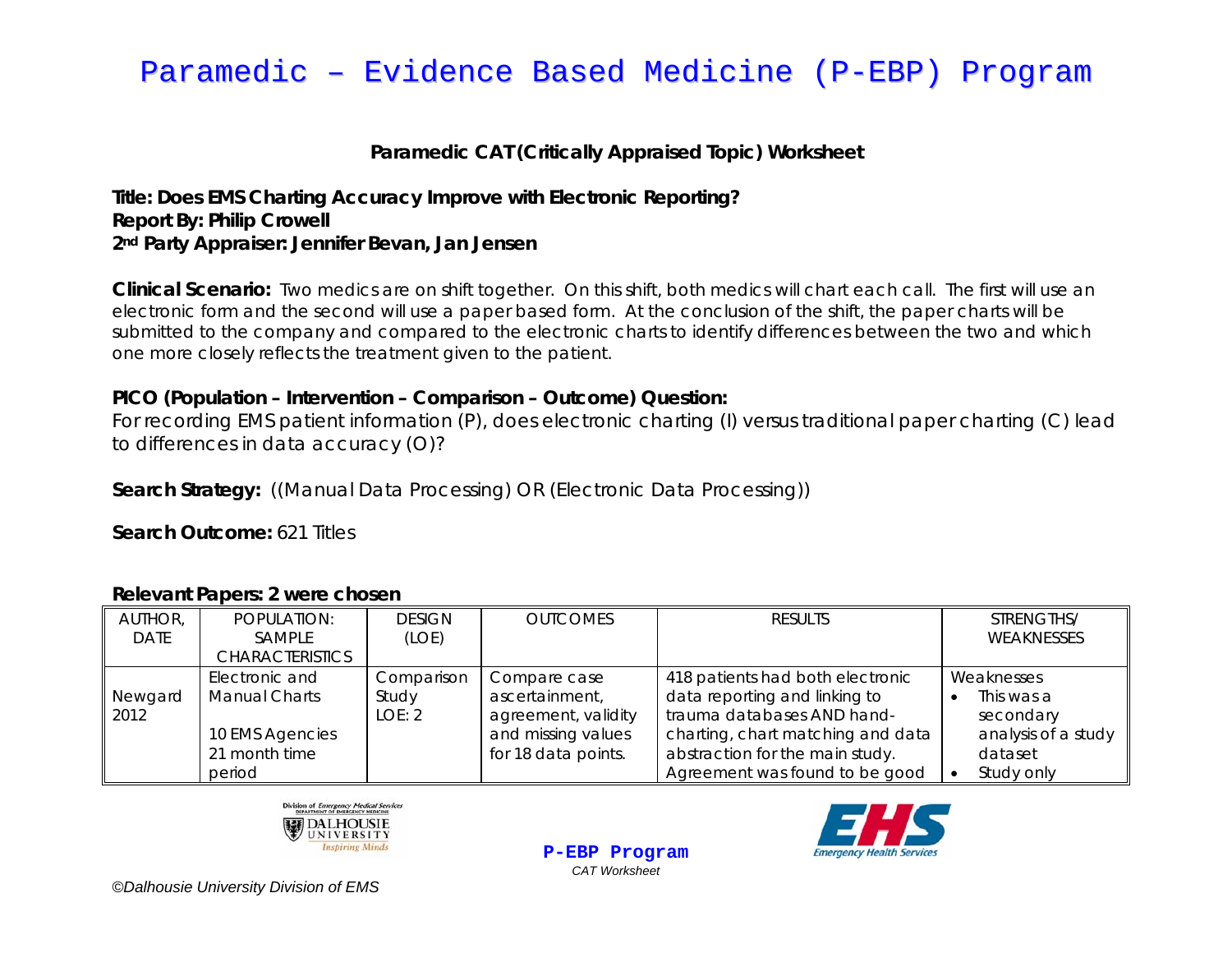# Paramedic – Evidence Based Medicine (P-EBP) Program

|                  | <b>Trauma Patients</b>                           |                                     |                                                                                                                      | between electronic and paper<br>charts (kappa = $0.76 - 0.97$ ).<br>Data was found to be missing less<br>often in the paper method<br>compared to electronic (3% vs.<br>$21\%$ ).<br>Case ascertainment was better<br>with electronic than paper.                                                                                                                                                                                                                                                                                                                                                                                                                                           | focused on<br>trauma patients<br>Focused on a<br>$\bullet$<br>single reason<br>Cohort and not a<br>$\bullet$<br>clinical trial                                                                                                                                                            |
|------------------|--------------------------------------------------|-------------------------------------|----------------------------------------------------------------------------------------------------------------------|---------------------------------------------------------------------------------------------------------------------------------------------------------------------------------------------------------------------------------------------------------------------------------------------------------------------------------------------------------------------------------------------------------------------------------------------------------------------------------------------------------------------------------------------------------------------------------------------------------------------------------------------------------------------------------------------|-------------------------------------------------------------------------------------------------------------------------------------------------------------------------------------------------------------------------------------------------------------------------------------------|
| Landman,<br>2012 | 20 EMS agencies<br>leaders from US<br>and Canada | Qualitative<br>Interviews<br>LOE: 3 | Motivations for<br>adoption of ePCR<br>Challenges<br>associated with<br>adoption and<br>implementation<br>strategies | Motivations for adoption<br>Improved legibility<br>$\mathbf{1}$ .<br>2.<br>Improved billing<br>3.<br>Fewer lost charts<br><b>Mandates requiring</b><br>4 <sub>1</sub><br>adoption<br>5.<br>Support quality assurance<br>Challenges to Adoption<br>1. Financial (High start-up<br>costs and lack of financial<br>resources)<br>Organizational (lack of<br>2.<br>leadership and complex<br>organizational structures)<br>3. Technical (poor user<br>interface and unreliable<br>vendors)<br>Privacy (concerns about<br>4.<br>privacy and security)<br>5. Fear of increased<br>ambulance run times<br>Difficulty integrating ePCR<br>6.<br>systems with existing ED or<br>hospital information | Weaknesses<br>LOE: 3<br>$\bullet$<br>No statistical<br>$\bullet$<br>information to<br>backup results<br>Some information<br>$\bullet$<br>was collected<br>through web<br>survey while other<br>was collected<br>through interviews<br>Strengths<br>International<br>$\bullet$<br>Sampling |





Division of Emergency Medical Services DALHOUSIE **Inspiring Minds** 

**P-EBP Program** *CAT Worksheet*